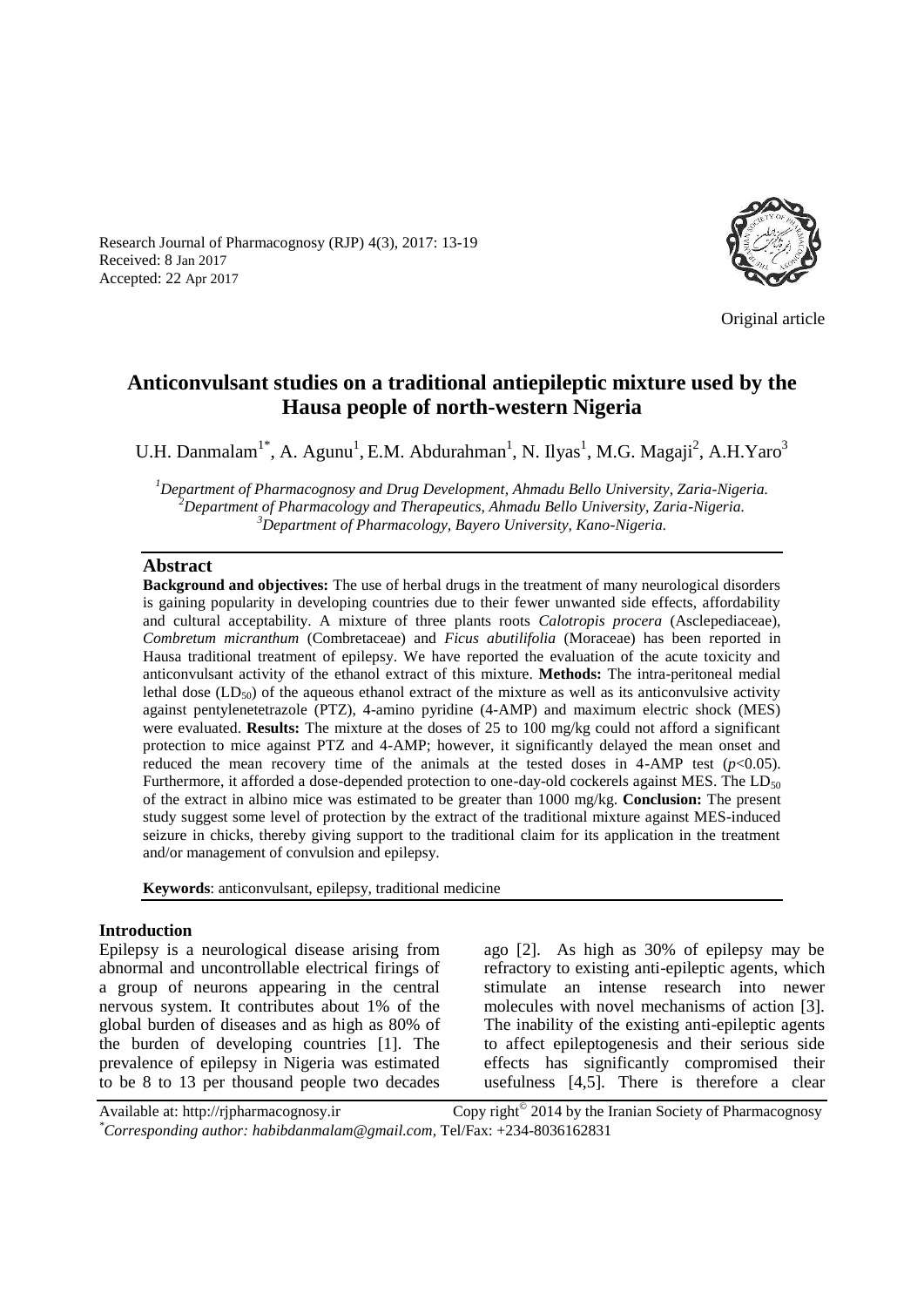medical need for new antiepileptic drugs with novel mechanisms of action to serve as alternate or adjunct therapy for the treatment of resistant or refractory epilepsy [6]. There is a reawakening interest in traditional medicine in the management of chronic conditions such as epilepsy [7]. Medicinal plants and their products have been used as sources of relief from diseases for more than five millennia, and to date, they still remain the almost exclusive sources of drugs for more than 60% of the world's population especially in developing countries (Nigeria inclusive), they also serve as important sources of new drugs, new drug leads, and new chemical entities [8,9]. African traditional medicine practitioners claim that their traditional remedies offer a huge potential to fight diseases, including epilepsy. The plants they use in their ethnomedicine contain mixtures of different chemical constituents [10] from one or more plants and sometimes including substances from mineral sources. Ethnobotanical information (Usman Mai-almajirai, personal communication, 2004), revealed the use of a herbal mixture (containing three plants roots namely: *Calotrpis procera* (Asclepediaceae), *Combretum micranthum*  (Combretaceae) and *Ficus abutilifolia*  (Moraceae) in the treatment of epilepsy. *Calotropis procera* R. Br. (Asclepiadaceae) is a

large, bushy shrub or small tree that may grow up to 4 m high. It exudes copious milk sap when cut or broken. It is common in the tropical and subtropical regions of Africa, Asia and Latin America. Traditionally, *C. procera* has been reported to be used as anti-diarrhoea, antidote for snake bites, stomatic and also in the treatment of elephantiasis, rheumatism, leprosy, sinus fistula, skin disease, and jaundice [11,12]. Extracts from the latex of *C. procera* have been reported to induce cytotoxicity and have shown anti-tumour, anti-ulcer and anti-inflammatory activities. A cardiotonic steroid coded UNBS1450 has also shown anti-cancer activity [13]. Further report also showed that the ethanol extract of the rootbark of *C. procera* has potential anticonvulsant activity [11].

*Combretum micranthum* G. Don (Combretaceae) is a bushy shrub when growing on rocky hills, but in woodlands it becomes a tree with stem up to 10 cm in diameter or a liana reaching 15-20 m long. Native to West African savannah forests, *C. micranthum* is distributed from Senegal to Nigeria and on into Gabon. It has been used in the traditional treatment of a number of illnesses including malaria, bronchitis, wounds, female sterility and indigestion [14]. Antibacterial, antifungal, antiviral, anti-malarial, anti-diabetic, anticonvulsant and immune-stimulating activities have been reported for different extracts of *C. micranthum* [15,16].

*Ficus abutilifolia* (Miq.) Miq. (Moraceae) is commonly called large-leaved rock fig or rock wild fig. It is a small to medium sized, deciduous to semi-deciduous tree that may grow up to 15 m high. Traditionally, the leaves have been used in promoting fertility and the latex to remove skin warts and the barks as a strengthening tonic. Anticonvulsant activity has also been reported against maximum electroshock for the ethanol extract of the root-bark of the plant [17].

The present study has investigated the acute toxicity as well as the anticonvulsant potential of the mixture of the three roots used traditionally by the Hausa Traditional healers of north-western Nigeria in the management of epilepsy.

# **Experimental**

#### *Collection, identification and preparation of the sample*

Plant samples were collected in March-April, 2015 and identified at Herbarium Unit, Department of Biological Sciences, Ahmadu Bello University, Zaria, Nigeria (voucher specimen numbers 900219; 900257 and 900742 for *C. procera, C. micranthum* and *F. abutilifolia* respectively). The samples were cleaned, air dried and ground to powder. The mixture was prepared by mixing a known weight of the powdered plants material in a one to one ratio.

# *Experimental animals*

Swiss albino mice of both sexes, weighing 18-25 g were obtained from the Animal House of the Department of Pharmacology and Therapeutics, Ahmadu Bello University, Zaria, Nigeria. Oneday-old white Ranger cockerels were obtained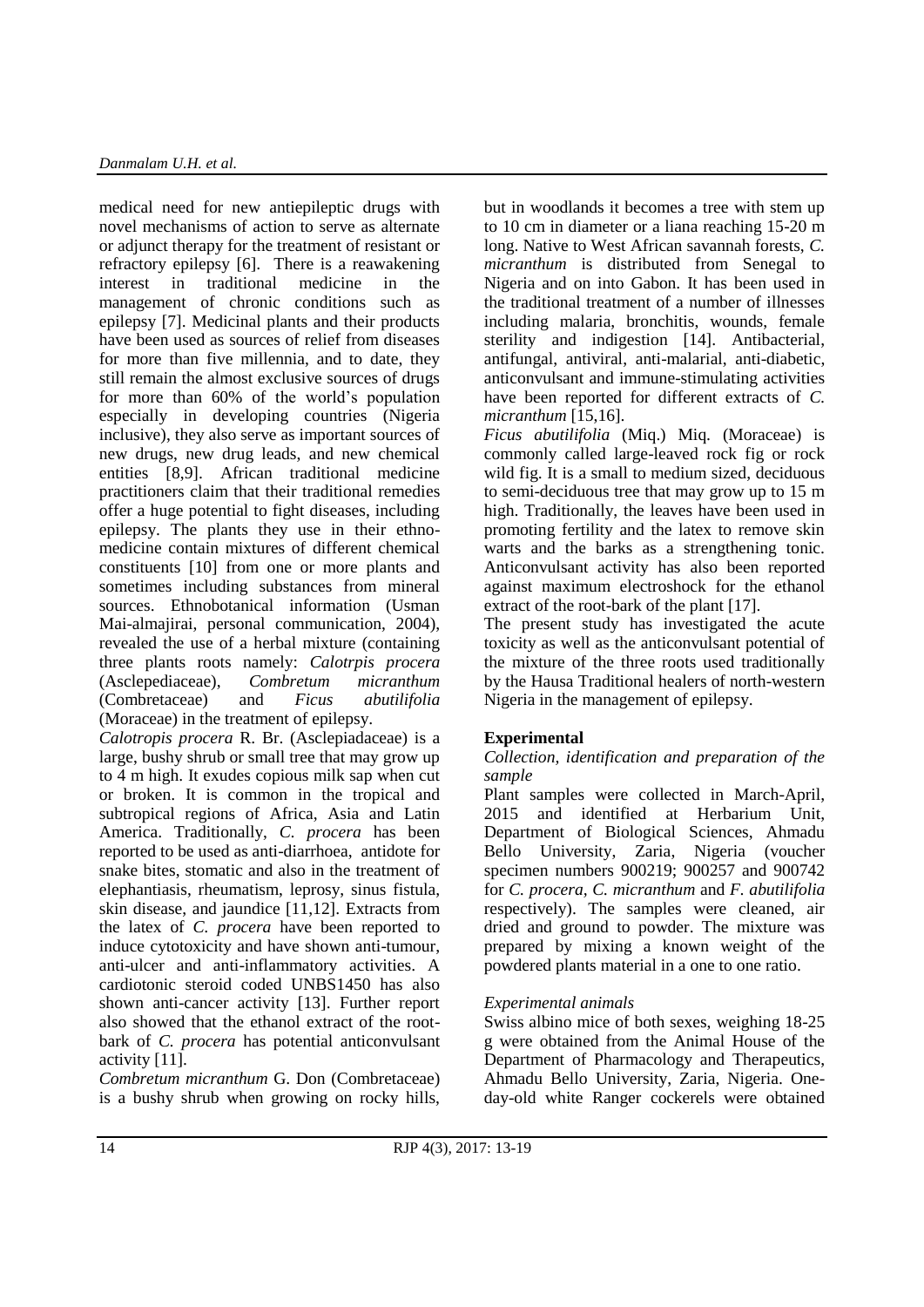from National Animal Production Research Institute (NAPRI) Shika-Zaria, Nigeria. Animals were treated according to the standard guidelines to good practice in housing and handling laboratory animals [18]; kept under wellventilated conditions, 12 h light/dark cycle, room temperature of  $25 \pm 2$  °C and fed on standard feeds (Excel Feeds Plc) and had access to water *ad libitum.* 

#### *Extraction of plant material*

Powdered mixture (500 g) was macerated with 2 L of 70% aqueous ethanol for four days. The extract was concentrated using rotary evaporator at 50 °C under reduced pressure and allowed to dry freely at room temperature. The extract was reconstituted in distilled water whenever the need for solution was arisen.

#### *Acute toxicity studies (LD50)*

 $LD_{50}$  determination was conducted using Lorke's method [19]. Nine mice were divided into 3 groups of 3 mice each. Mice in group 1 received the extract (*i.p.*) at a dose of 10 mg/kg body weight; group 2 received the extract at a dose of 100 mg/kg body weight whereas mice in group 3 received the extract at a dose of 1000 mg/kg body weight. Animals were observed for general signs and symptoms of toxicity including mortality over a period of 24 h.

In the second phase, four mice were divided into 4 groups of one mouse each. The extract was administered at the dose of 200, 400, 800, and 1600 mg/kg (*i.p.*) to groups 1, 2, 3 and 4 respectively. The final  $LD_{50}$  was calculated as the square root of the geometrical mean of highest non lethal dose and the lowest lethal dose [19].

#### *Pentylenetetrazole–induced seizures in mice (Sc-PTZ)*

Twenty-five albino mice were randomly divided into 5 groups of five mice per group. The first group served as negative control and was treated with normal saline (*i.p*.). Groups 2-4 received different doses of the extract (25, 50 and 100 mg/kg, *i.p*. respectively); while group 5 served as positive control and was treated with 20 mg/kg (*i.p.*) phenytoin (Sanofi synthelabo, France).

Thirty min later, 85 mg/kg of freshly prepared solution of pentylenetetrazole (Sigma, Germany) was administered subcutaneously to all mice. The animals were observed for the onset and incidence of seizures. An episode of tonic extension of the hind limbs or clonic spasm which persisted for a minimum of 30 s was taken as threshold of convulsion. Lack of threshold convulsion during 60 min of observation was regarded as protection. The number of mice protected was noted as the anticonvulsant properties of the extract [20].

#### *4-Amino pyridine-induced seizure in mice (4- AMP)*

Twenty-five albino mice were randomly divided into 5 groups of five mice per group. The first group which served as negative control was treated with normal saline. Groups 2-4 received different doses of the extract  $(25, 50, 100)$ mg/kg, *i.p*, respectively). Group 5 which served as positive control was treated with 30 mg/Kg *i.p.*  phenobarbitone (Pfizer, USA).

Thirty min later, 15 mg/kg of freshly prepared solution of 4-amino pyridine (BDH, UK) was administered subcutaneously to all mice. The mice were observed for 30 min for characteristic behavioral signs such as hyperactivity, trembling, intermittent forelimb extension, tonic seizure and death. Lack of threshold convulsion during 30 min of observation was regarded as protection. The number of mice protected was noted and the anticonvulsant properties of the extract expressed as percentage protection [21].

#### *Maximal electroshock-induced seizures in chicks (MES)*

Fifty one-day-old cockerels were randomly divided into 5 groups of 10 chicks per group. The first group served as negative control and was treated with normal saline (*i.p.*). Groups 2-4 received different doses of the extract (25, 50 and 100 mg/kg, *i.p*. respectively); while group 5 serves as positive control and was treated with phenobarbitone 20 mg/kg, (*i.p.*).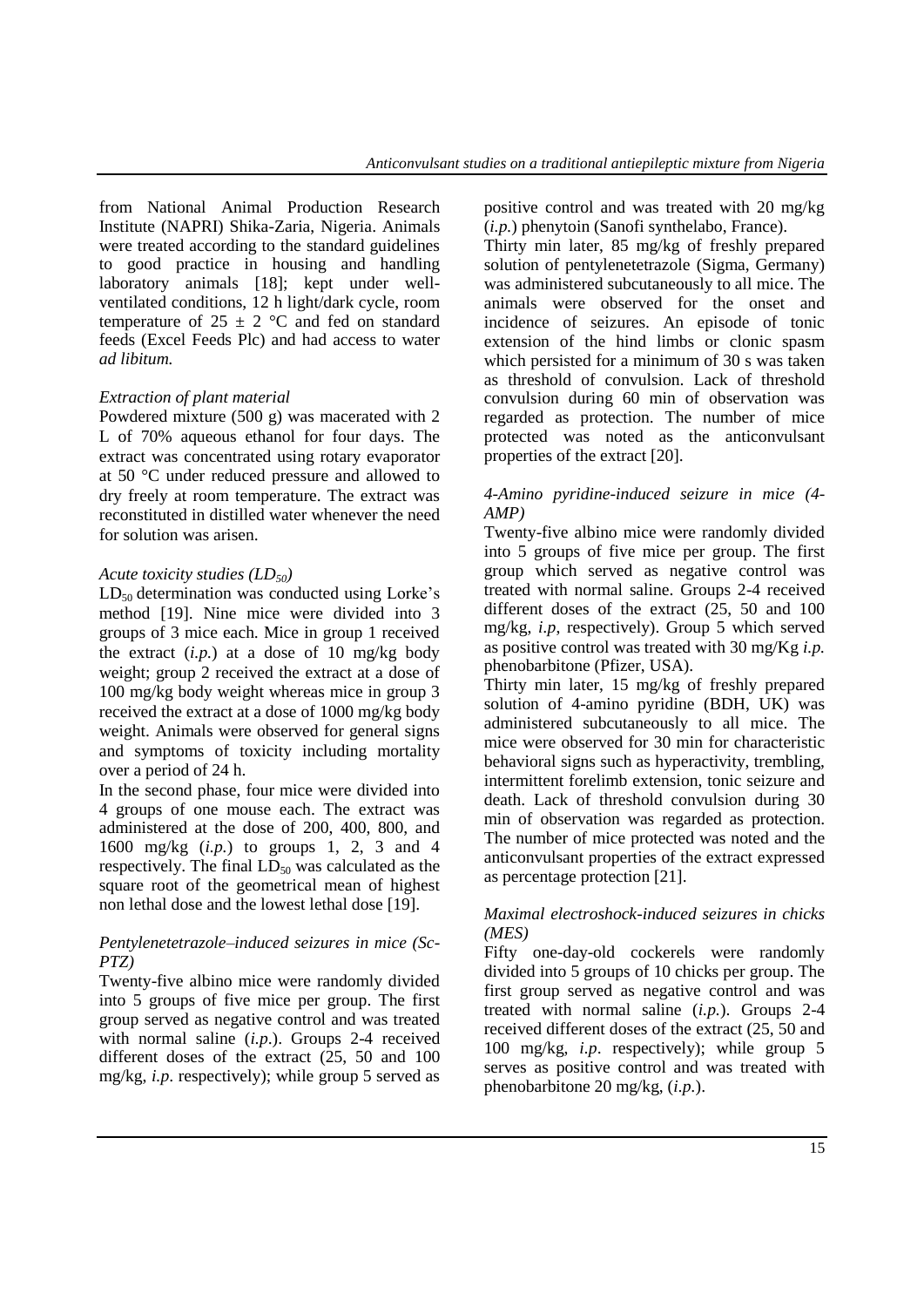Thirty min later, maximal electroshock was delivered to all animals to induce seizures using the Ugo basile electroconvulsive machine (model 1801, Ugo Basile, Italy) with corneal electrodes place on the upper eyelid of the chick after dipping them in normal saline. The current, shock duration, frequency and pulse width were set and maintained at 80 mA, 0.6 s, 150 Hz and 0.8 m/s, respectively. An episode of tonic extension of the hind limbs of the chicks was considered as full convulsions. Lack of tonic extension of the hind limbs was regarded as protection [22,23].

# *Statistics analysis*

Data was expressed as mean  $\pm$  standard error of mean. Statistical analysis was carried out using one-way ANOVA, followed by Dunnetts test and Chi-square for percentage protection; *p*<0.05 was considered significant.

# **Results and Discussion**

In the first phase of the acute toxicity determination, two of the three animals in group 3 (1000 mg/kg group) died while all other animals in the remaining two groups (1 and 2) survived; thus, in the second phase the selected doses were 200, 400, 800 and 1600 mg/kg [19]. From the data in table 1, the aqueous ethanol extract of the mixture gave an  $LD_{50}$  of approximately 1130 mg/kg body weight in mice when administered *i.p.*

With an  $LD_{50}$  of 1130 mg/kg in mice intraperitoneally, the ethanol extract of the mixture was regarded as relatively safe [19] also the doses used in the experiments were chosen to be less than one quarter which was considered to be pharmacologically safe.

The anticonvulsant studies results revealed that the extract could not afford a significant protection to the laboratory animals against the chemically induced convulsion of PTZ (tables 2) as well as 4-AMP (table 3). However, the extract of the mixture was noted to afford a dosedepended delay of the onset and also reduced the duration of convulsion to the laboratory animals in the 4-AMP test only. On the other hand, the mixture dose-dependently protected the animal from the electrically induced convulsion in MES test (table 4).

**Table 1.** Acute toxicity determination of aqueous ethanol extract of the mixture

|                        | <b>First Phase</b> |          | <b>Second Phase</b> |          |
|------------------------|--------------------|----------|---------------------|----------|
| Group                  | Dose $(mg/kg)$     | No. died | Dose $(mg/kg)$      | No. died |
|                        | 10                 |          | 200                 |          |
|                        | 100                |          | 400                 |          |
| $\mathbf{\mathcal{R}}$ | 1000               |          | 800                 |          |
|                        |                    |          | 1600                |          |

No. died  $=$  number of animal that died;  $n=3$  in the first phase and n=1 in the second phase

The extract did not offer outright protection against pentylenetetrazole-induced seizure in mice. The PTZ model detect agent that possess the capacity to raise the seizure threshold. Agents that act via the enhancement of the  $\gamma$ -amino butyric acid (GABA) system *e.g*. benzodiazepine, diminution of glutamatergic system *e.g*. felbamate and T-type calcium current have all been shown to be protective against PTZ induced seizure. The inability of the extract to offer any protection to the laboratory animals against the chemically-induced seizure of PTZ at the tested doses suggested its lack of ability to interact with any of the aforementioned mechanisms [24].

Similarly, the extract did not offer any protection to the animals against convulsive activity of 4- AMP; however, it delayed the onset of seizure induced by 4-aminopyridine, a potassium channel blocker.  $K^+$  channels are involved in regulation of neuronal excitability, responsiveness to synaptic inputs, frequency adaptation and neurotransmitters release [6].

The 4-AMP model has the ability to detect agents that prevent seizure spread from an epileptic foci *e.g*. phenytoin [21]. Interestingly, most agents that offer protection in the MES model are active in the 4-AMP models due to the role of potassium channel in the regulation of neuronal activities. It is therefore, plausible to suggest that the anticonvulsant activity of the extract may involve the interaction with the potassium channels.

The extract also dose dependently protected the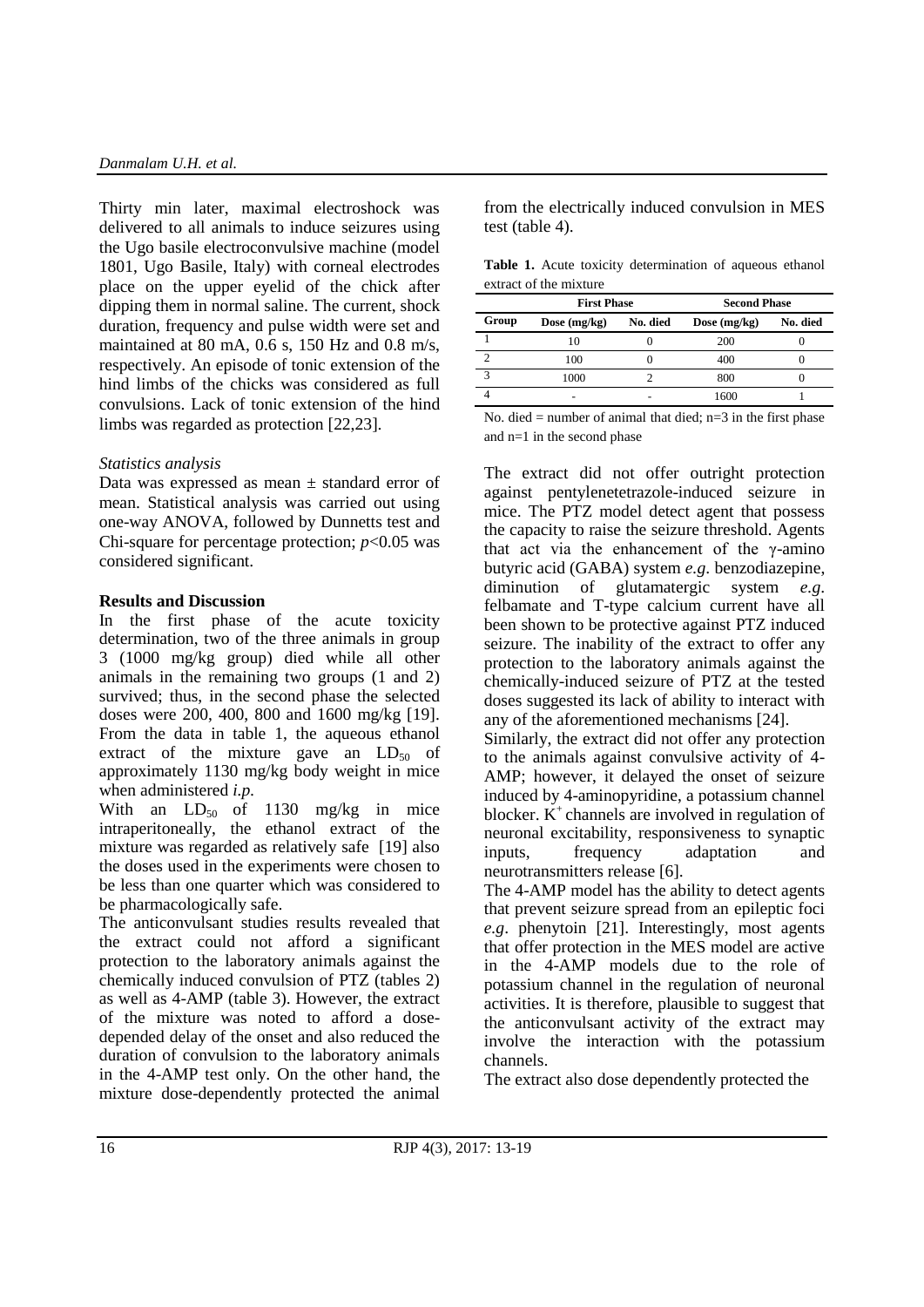| <b>Treatment</b>    | Mean onset of<br>convulsion (min) | <b>Mean duration of</b><br>convulsion (min) | <b>Ouantal</b><br>protection | <b>Percentage</b><br>protection | <b>Percentage</b><br>mortality |
|---------------------|-----------------------------------|---------------------------------------------|------------------------------|---------------------------------|--------------------------------|
| Normal saline       | $9.6 \pm 6.35$                    | $12.67 + 4.73$                              |                              |                                 | 60                             |
| Mixture             |                                   |                                             |                              |                                 |                                |
| $25 \text{ mg/kg}$  | $10.75 + 1.50$                    | $11.50 + 3.70$                              |                              | 20                              | 80                             |
| $50 \text{ mg/kg}$  | $11.60 + 4.40$                    | $8.25 + 3.30$                               |                              |                                 | 80                             |
| $100 \text{ mg/kg}$ | $14.77 \pm 3.10$                  | $5.25 + 3.40$                               |                              |                                 | 80                             |
| Phenobarbitone      |                                   |                                             |                              | 100                             |                                |
| $20 \text{ mg/kg}$  |                                   |                                             |                              |                                 |                                |

**Table 2.** Effects of different doses of aqueous ethanol extract of the mixture on the convulsive activities of PTZ

Values are given as mean  $\pm$  standard error of mean; No statistically significant different ( $p$ <0.05) from the control; n=5.

| <b>Table 3.</b> Effects of different doses of aqueous ethanol extract of the mixture on the convulsive activities of 4-AMP |  |  |
|----------------------------------------------------------------------------------------------------------------------------|--|--|
|----------------------------------------------------------------------------------------------------------------------------|--|--|

| <b>Treatment</b>                              | Mean onset of<br>convulsion (min) | <b>Mean duration of</b><br>convulsion (min) | <b>Ouantal</b><br>protection | <b>Percentage</b><br>protection | <b>Percentage</b><br>mortality |
|-----------------------------------------------|-----------------------------------|---------------------------------------------|------------------------------|---------------------------------|--------------------------------|
| Normal saline                                 | $9.4 + 0.90$                      | $13.71 \pm 2.37$                            |                              |                                 | 100                            |
| Mixture                                       |                                   |                                             |                              |                                 |                                |
| $25 \text{ mg/kg}$                            | $12.20 + 5.54$                    | $9.50 + 1.79$                               |                              |                                 | 100                            |
| $50 \text{ mg/kg}$                            | $13.40 \pm 1.82^*$                | $7.25 + 2.30*$                              |                              |                                 | 100                            |
| $100 \text{ mg/kg}$                           | $15.40 + 4.56*$                   | $5.33 + 2.02*$                              |                              |                                 | 100                            |
| Phenytoin<br>$20 \frac{\text{mg}}{\text{kg}}$ | $19.60 + 7.44*$                   | $2.33 + 0.22*$                              |                              |                                 | 100                            |

Values are given as mean  $\pm$  standard error of mean; \* significantly different ( $p$ <0.05) from the control; n=5.

| <b>Table 4.</b> Effects of different doses of aqueous ethanol extract of the mixture on the convulsive activities of electroshock |  |  |  |
|-----------------------------------------------------------------------------------------------------------------------------------|--|--|--|
|-----------------------------------------------------------------------------------------------------------------------------------|--|--|--|

| <b>Treatment</b>                                                           | <b>Mean Duration of convulsion (min.)</b>               | <b>Ouantal Protection</b> | <b>Percentage Protection</b> | <b>Percentage Mortality</b> |
|----------------------------------------------------------------------------|---------------------------------------------------------|---------------------------|------------------------------|-----------------------------|
| Normal saline                                                              | $8.25 \pm 0.96$                                         |                           |                              |                             |
| Mixture<br>$25 \text{ mg/kg}$<br>$50 \text{ mg/kg}$<br>$100 \text{ mg/kg}$ | $11.10 \pm 0.79$<br>$9.67 \pm 0.52$<br>$5.88 \pm 0.74*$ |                           | 50<br>60<br>80               |                             |
| Phenytoin<br>$20 \text{ mg/kg}$                                            | $9.00 \pm 0.00$                                         |                           | 90                           |                             |

Values are given as mean  $\pm$  standard error of mean; \* significantly different ( $p$ <0.05) from the control; n=10

animals against maximal electroshock seizure with the highest protection of 80% produced at the dose of 100 mg/kg which was comparable to the standard drug phenytoin that gave 90% protection.MES test is a model of generalised tonic clonic seizure with no false negativity. Virtually, all currently available drugs in the management of generalised tonic clonic epilepsy suppressed tonic hind limb extension (THLE) in test animals. There is also an established consistency between behavioural and electrographic seizures generated in the MES test with that observed in human disorder [20]. It has the capacity to detect agents that prevent the spread of epileptic seizure from its foci [23].

Phytochemically, the presence of flavonoids,

saponins, tannins, terpenoids and/or steroids has been reported in the ethanol extract of *F. abutilifolia* [17], *C. micranthum* [15] and *C. procera* [11]. The presence of the above chemical compounds in the ethanol extracts of the three plant roots may singly or in combination contribute to the observed anticonvulsant effect of the mixture of the roots.

Flavonoids are a group of phenolic compounds that are widely distributed in plants. They occur both in the free state and as glycosides. Chrysin, apigenin, wogonin, fisetin (free flavonoid aglycones), rutin and vitexin (glycosidic flavonoids) are some few examples of isolated flavonoids that have been reported to exhibit anticonvulsant activity [25]. The detection of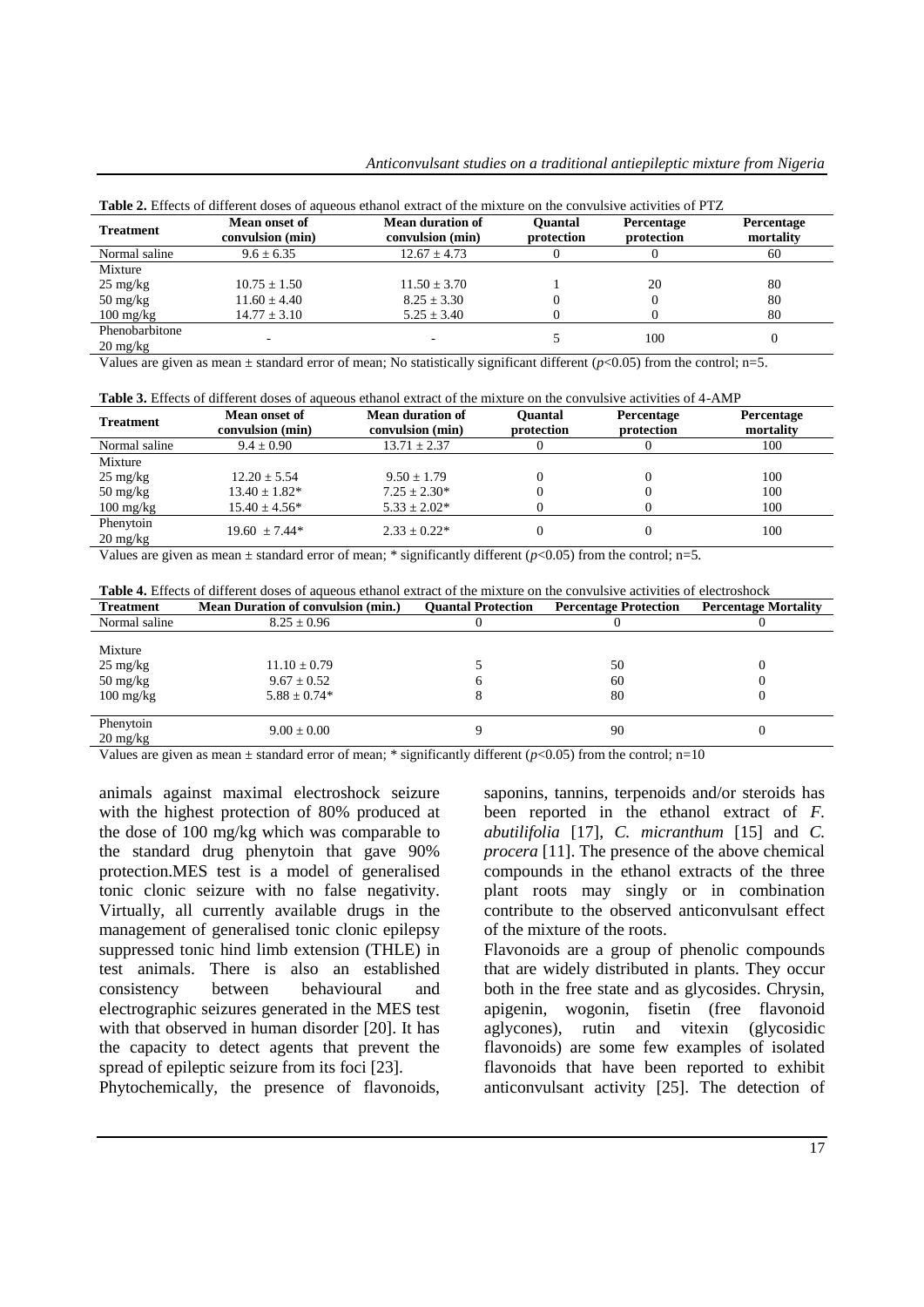flavonoids in the root extracts of all the constituents of the mixture is therefore a good indicator to support the traditional use of the mixture in the treatment of epilepsy.

Saponins are another class of phytochemical components that were reported in the ethanol extracts of the mixture. Zhu and co-workers have reported anticonvulsant effect of a number of saponin containing plants including *Cynanchum otophyllum, Astragalus mongholicus* and *Ficus platyphylla* [25].

Terpenoids with their common five-carbon isoprene units are compounds that are widely distributed in the plant kingdom. These compounds with their diverse classes have exhibited antiepileptic activity. Citronellol and αterpineol from the monoterpenoids class; bilobalide from the sequiterpenoids class; the cannabinols, abietic acid and phytol from the diterpenoids class as well as ursolic acid and baccoside A from the triterpenoids class , have demonstrated good anticonvulsant activitiy in different experimental laboratory models [25]. Thus, presence of the above secondary metabolites in the individual plant components of the mixture might singly or in combination be responsible for the reported anticonvulsant property of the mixture.

The present study showed that the extract from the mixture of the roots of *C. procera*, *C. micranthum* and *F. abutilifolia* used in Hausa traditional medicine for the treatment of epilepsy possessed anticonvulsant activity. The findings therefore provide some scientific rationale for the traditional use of the mixture of these roots in the management of epilepsy among the Hausa people of north western Nigeria.

# **Declaration of interest**

The authors declare that there is no conflict of interest. The authors alone are responsible for the content of the paper.

# **References**

[1] World Health Organization. *Epilepsy care in the world*. Geneva: WHO Press, 2005.

- [2] Azubuike JC, Nkanginieme KEO. *Paediatrics and child health in a tropical region*. Enugu: Fourth Dimension Publishers, 1996.
- [3] Czapin´ski P, Blaszczyk B, Czuczwar SJ. Mechanisms of action of antiepileptic drugs. *Curr Top Med Chem*. 2005; 5(1): 3-14.
- [4] Arroyo S, Morena A. Life-threatening adverse events of antiepileptic drugs. *Epilepsy Res.* 2001; 47(1): 155-174.
- [5] Samren EB, Duijn CM, Koch S. Maternal use of antiepileptic drugs and the risk of major congenital malformations: a joint European prospective study of human teratogenesis associated with maternal epilepsy. *Epilepsia*. 1997; 38(9): 981-990.
- [6] Wickenden AD. Potassium channels as antiepileptic drug targets. *Neuropharmacology*. 2002; 43(7): 1055- 1060.
- [7] Maiha BB, Magaji MG, Yaro AH, Ahmed ST, Hamza AH, Magaji RA. Anticonvulsant studies on *Cochlospermum tinctorium* and *Paullinia pinnata* extracts in laboratory animals. *Nig J Pharm Sci*. 2009; 8(1): 102- 108.
- [8] Balunas MJ, Kinghorn AD. Drug discovery from medicinal plants. *Life Sci.* 2005; 78(5): 431-441.
- [9] Karou D, Nadembega WMC, Ouattara L, Ilboudo DP, Canini A, Nikiema JB, Simpore J, Colizzi V, Traore AS. African ethnopharmacology and new drug discovery. *Med Aromat Plant Sci Biotechnol*. 2007; 1(1): 1- 7.
- [10] Farnsworth NR, Akerele O, Bingel AS. Medicinal plants in therapy. *Bull World Health Organ.* 1985; 63(6): 695-981.
- [11] Danmalam UH, Abdulrahman A, Ahmed A, Yaro AH, Muhammed MG. Phytochemical and anticonvulsant activity of the ethanol extract of the root-back of *Calotropis procera* (Ait.) Ait. F Br. (family: Asclepediaceae). *Chemclass J.* 2007; 4(1): 113-116.
- [12] Murti Y, Yogi B, Pathak D. Pharmacognostic standardization of leaves of